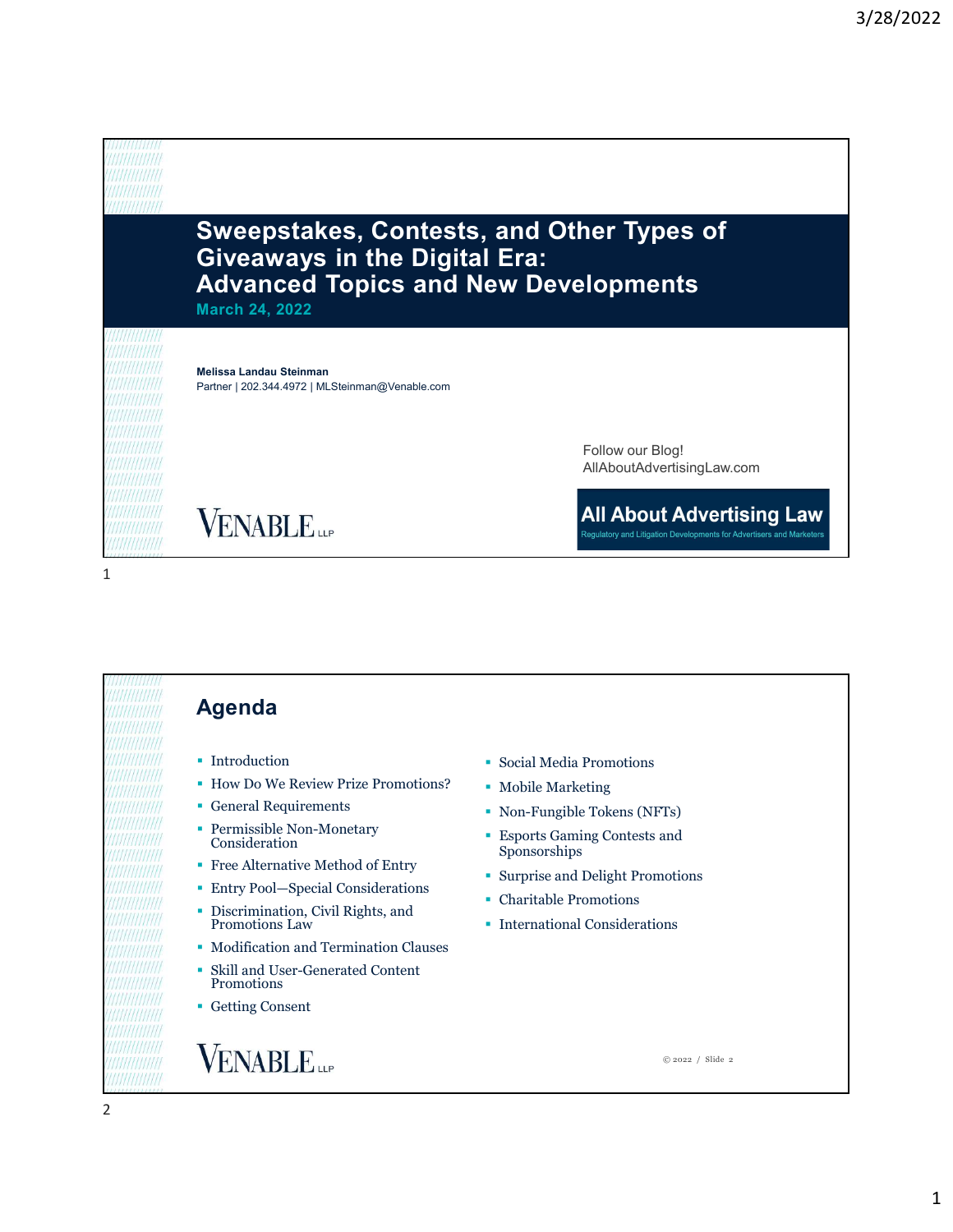

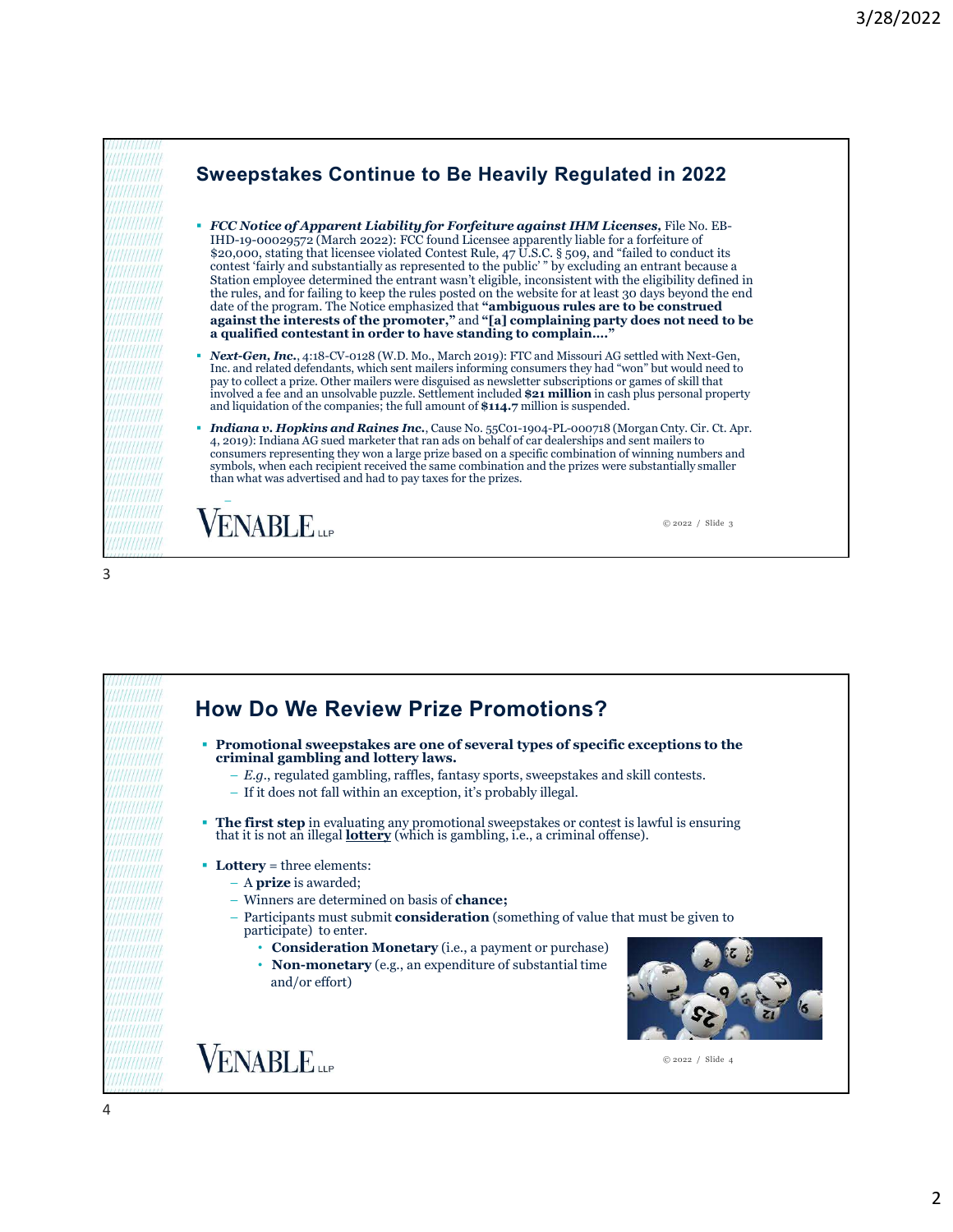

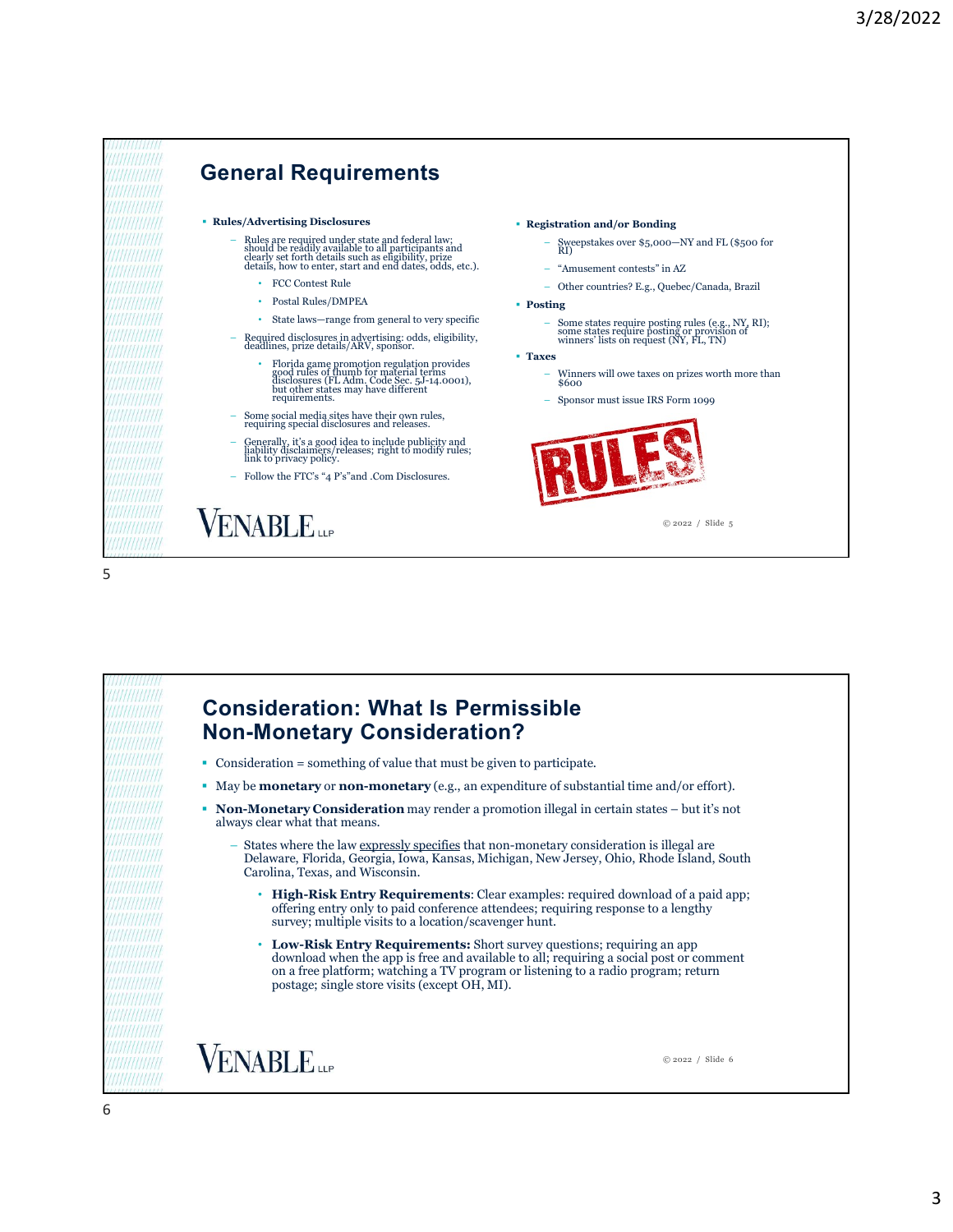

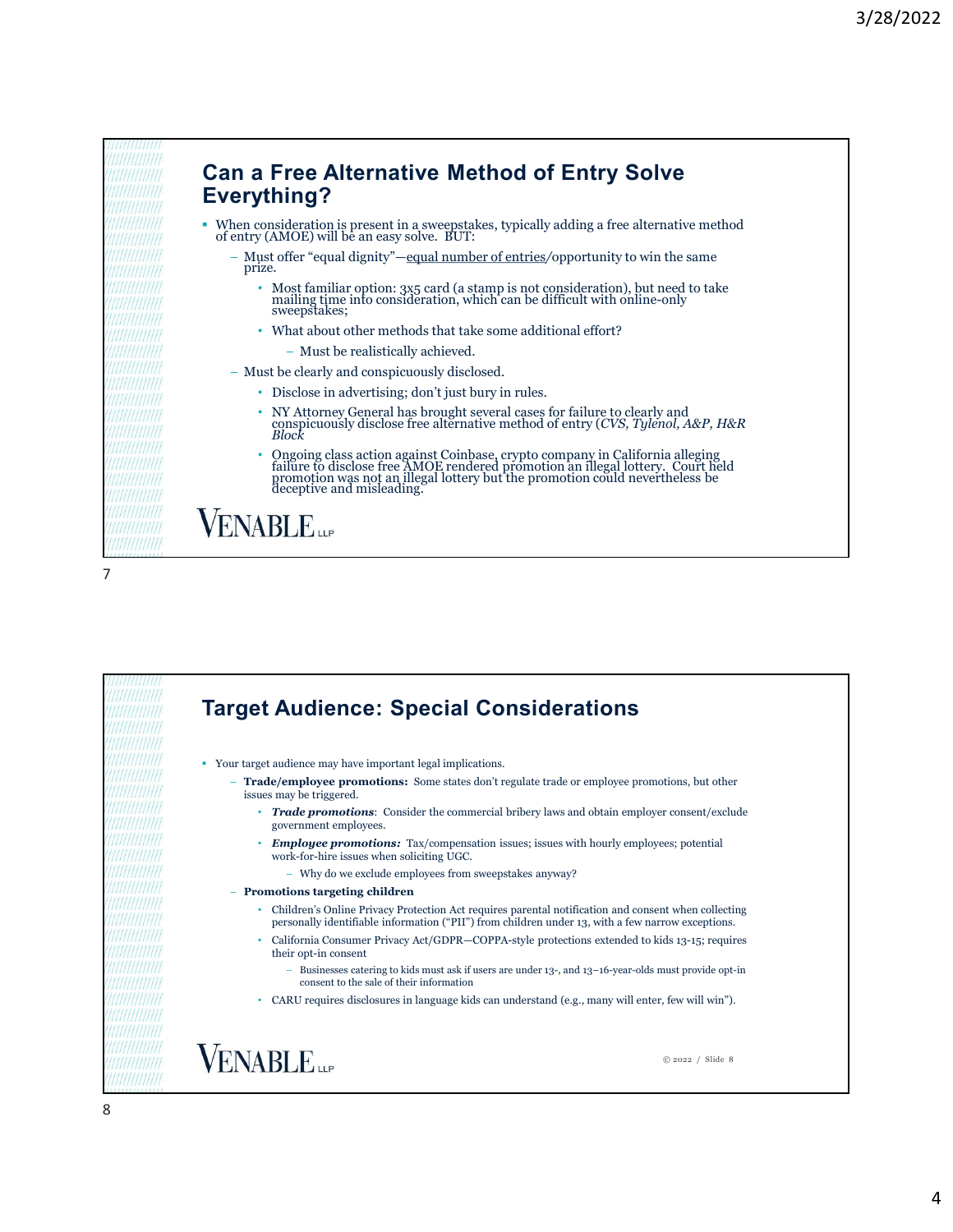## Discrimination, Civil Rights, and Promotions Law

- State public accommodations and civil rights laws prohibiting discrimination may reach to discrimination in sweepstakes and promotions on the grounds of race, gender, ancestry and religion, marital status, sexual orientation, gender identity, and/or age-based discrimination.
- Interpretation of these statutes varies and has resulted in a split–some courts find discrimination in promotions violates the law on its face, while others balance harm with the rights protected.
- E.g., California's Unruh Act states that "all persons within the jurisdiction of this state are free and equal, and no matter what their sex, race, color, religion, ancestry, national origin, disability, medical condition, genetic information, marital status, or sexual orientation are entitled to the full and equal accommodations, advantages, facilities, privileges, or services in all business establishments of every kind whatsoever." **Scrimination, Civil Rights, and**<br>
the public accommodations and civil rights laws prohibiting discrimination may reach to<br>
contrinuintion in sweepstakes and promotions on the ground of rece, gender, ancestry and<br>
igion,
	-
	- at an Angels game was simply a gift and not a de facto discount, and therefore did not violate the Unruh Act.

© 2022 / Slide 9

9

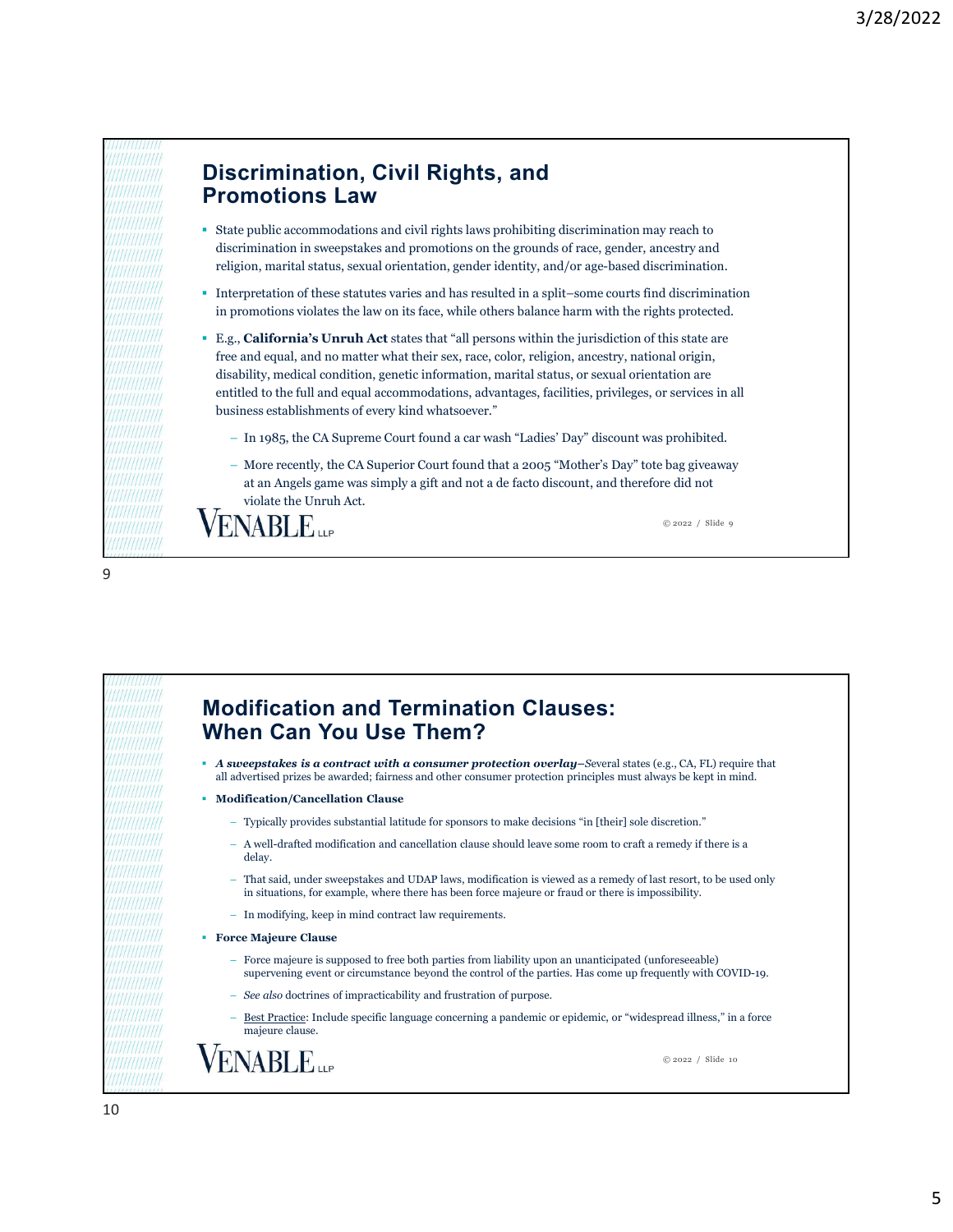

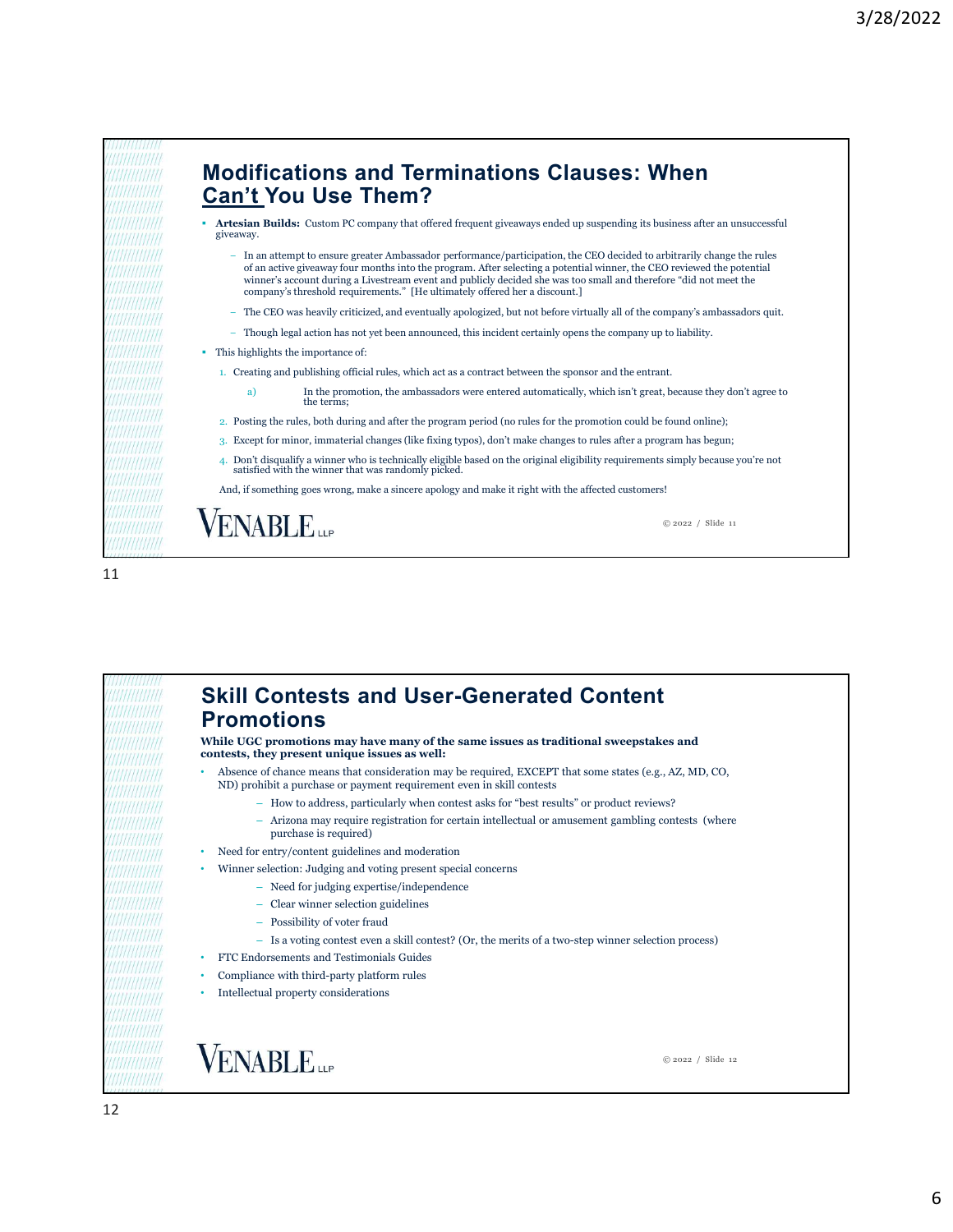

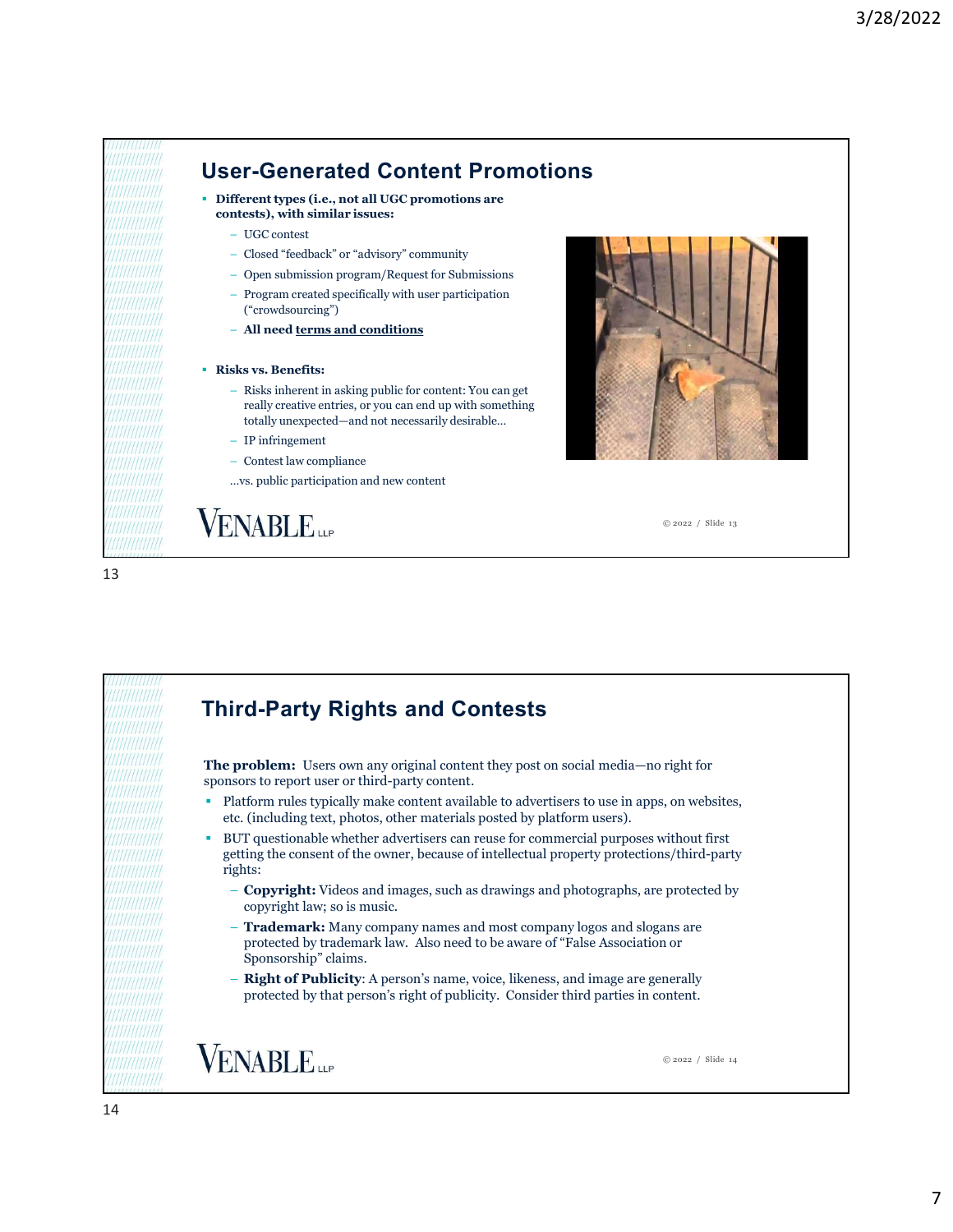

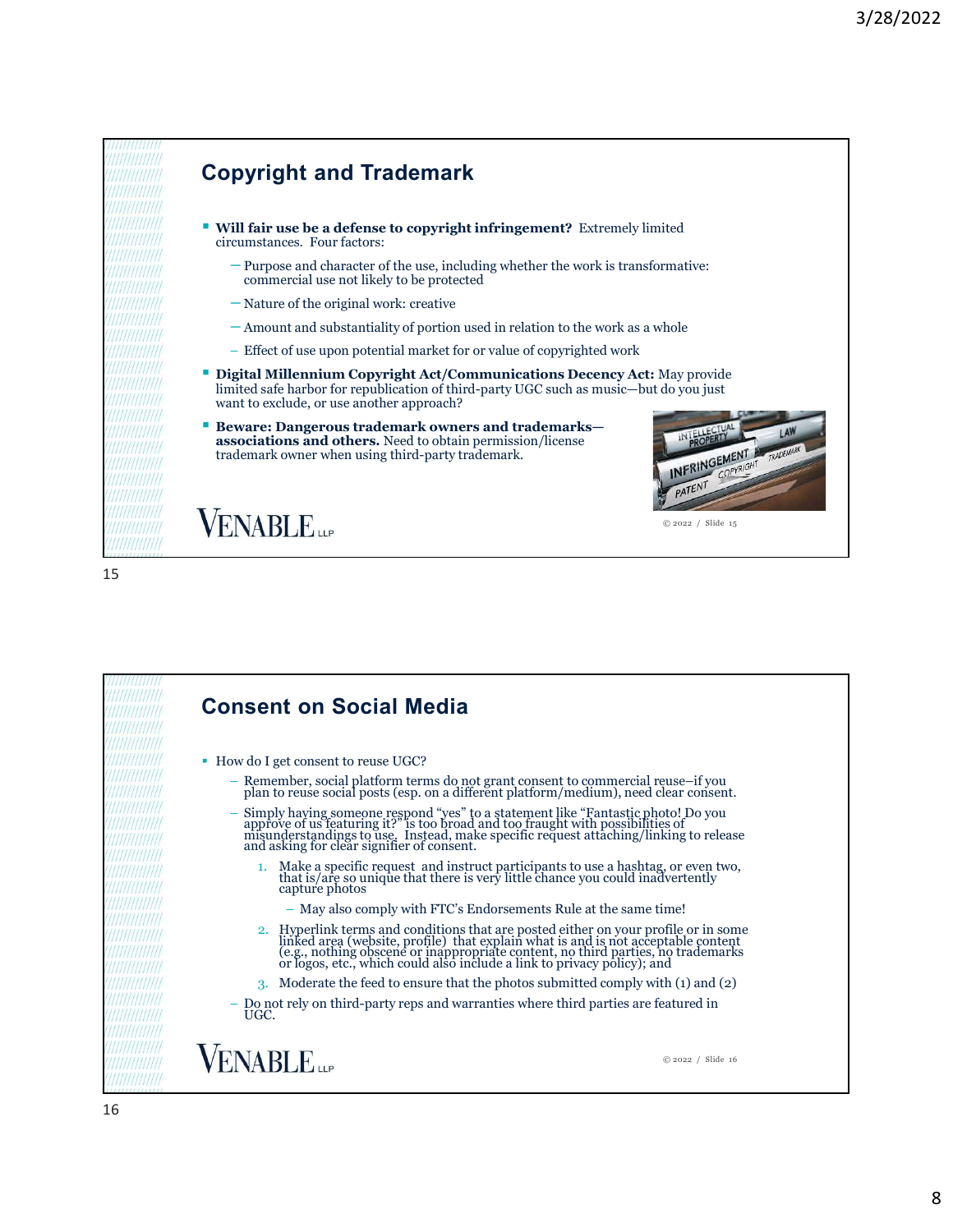

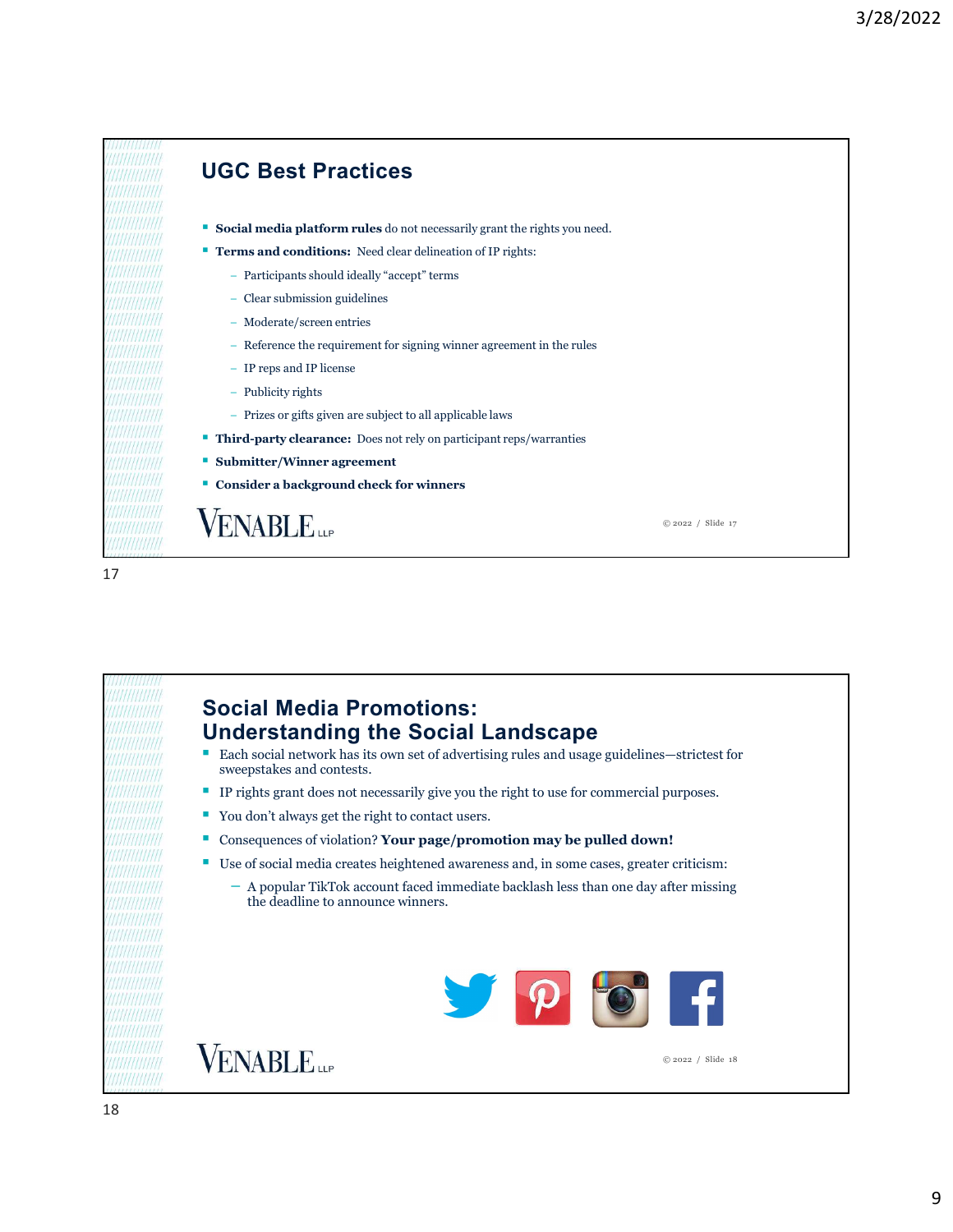

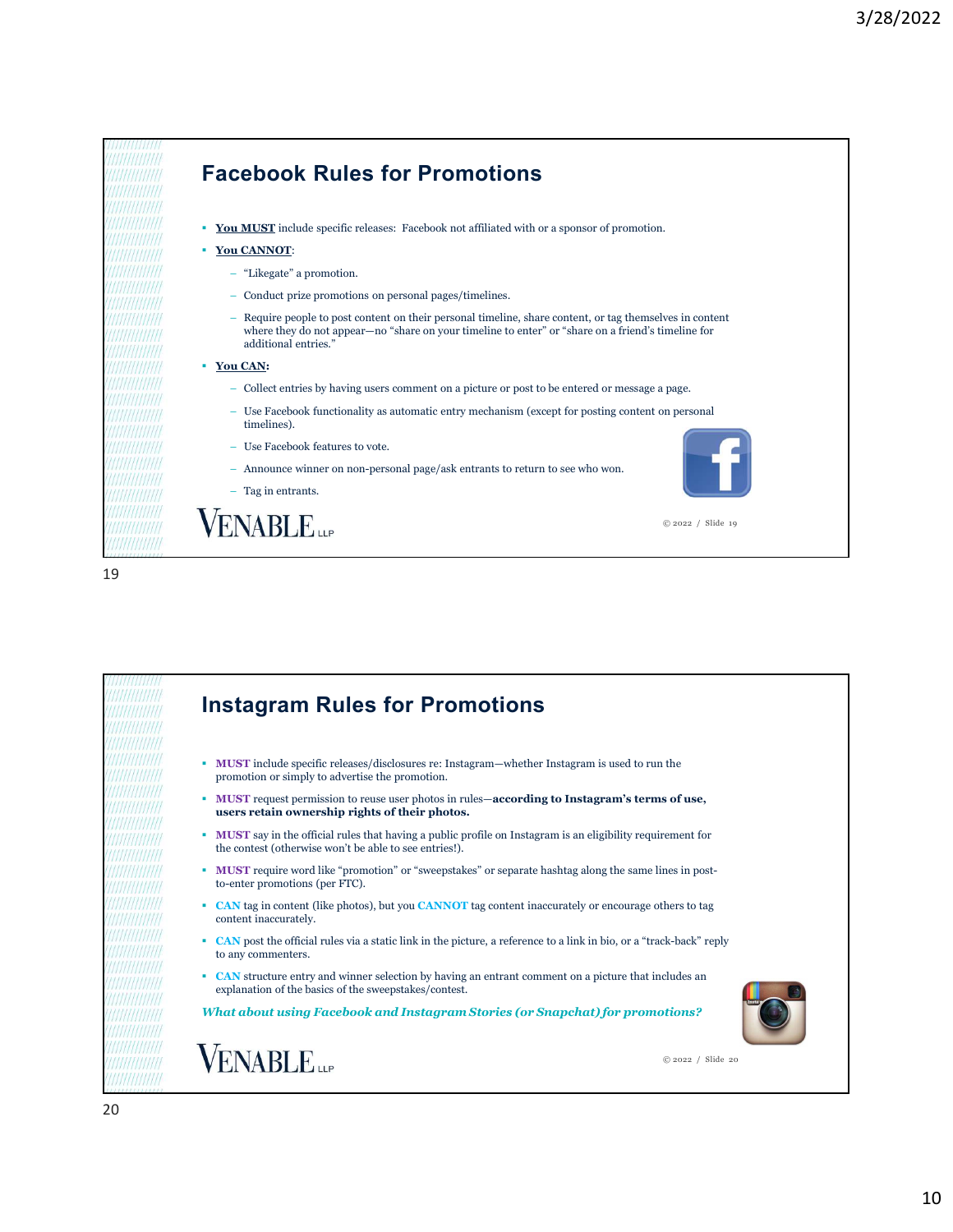



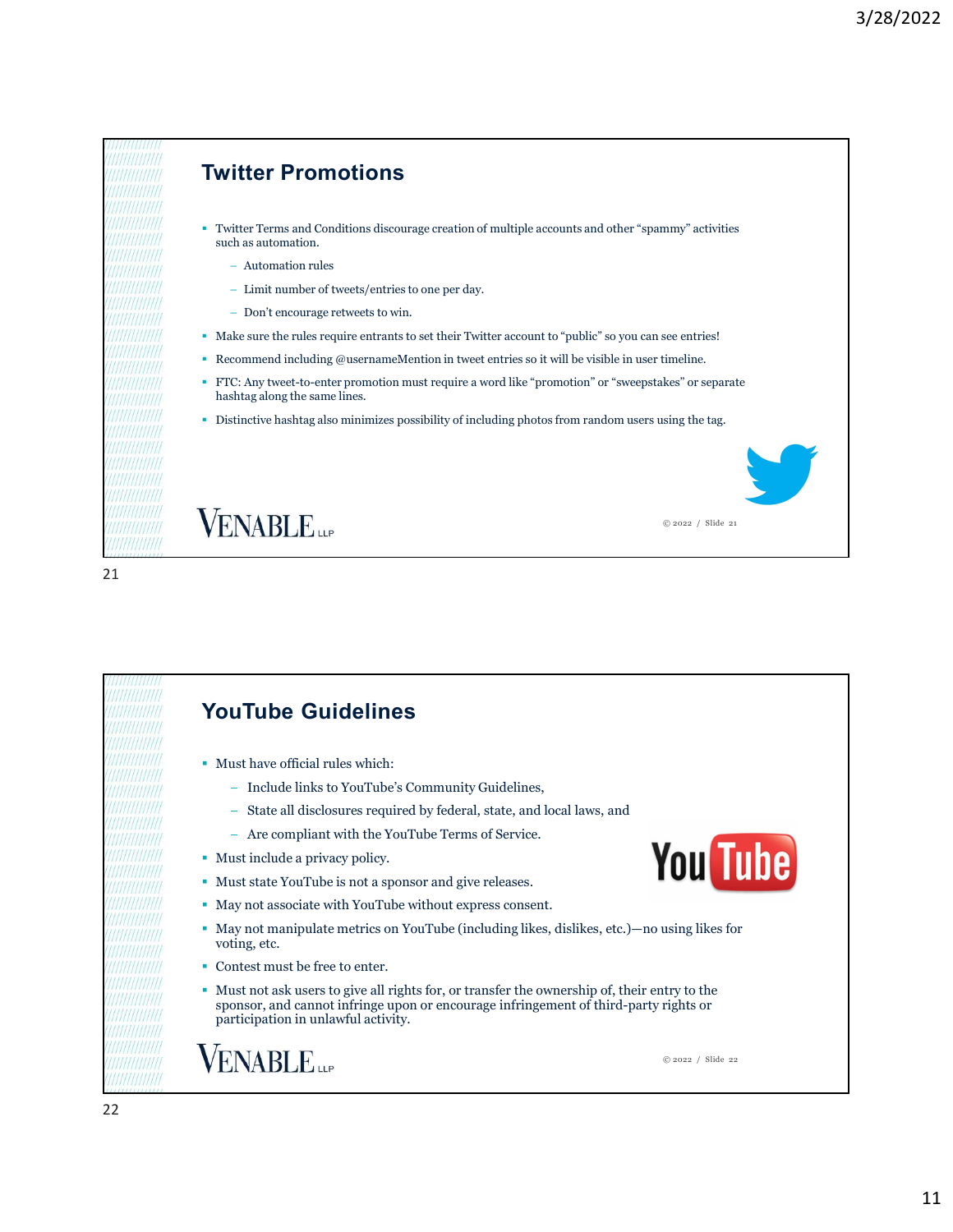



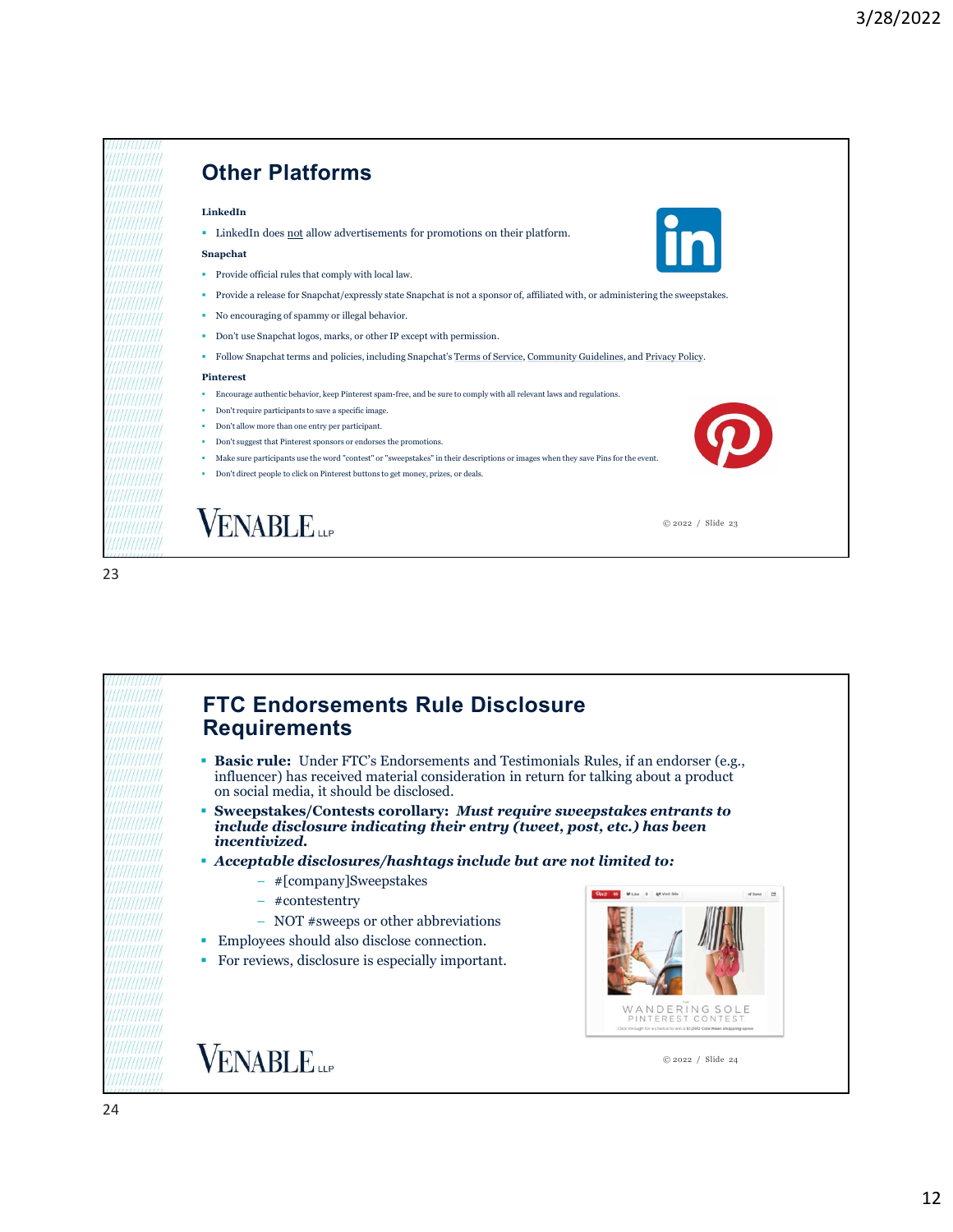

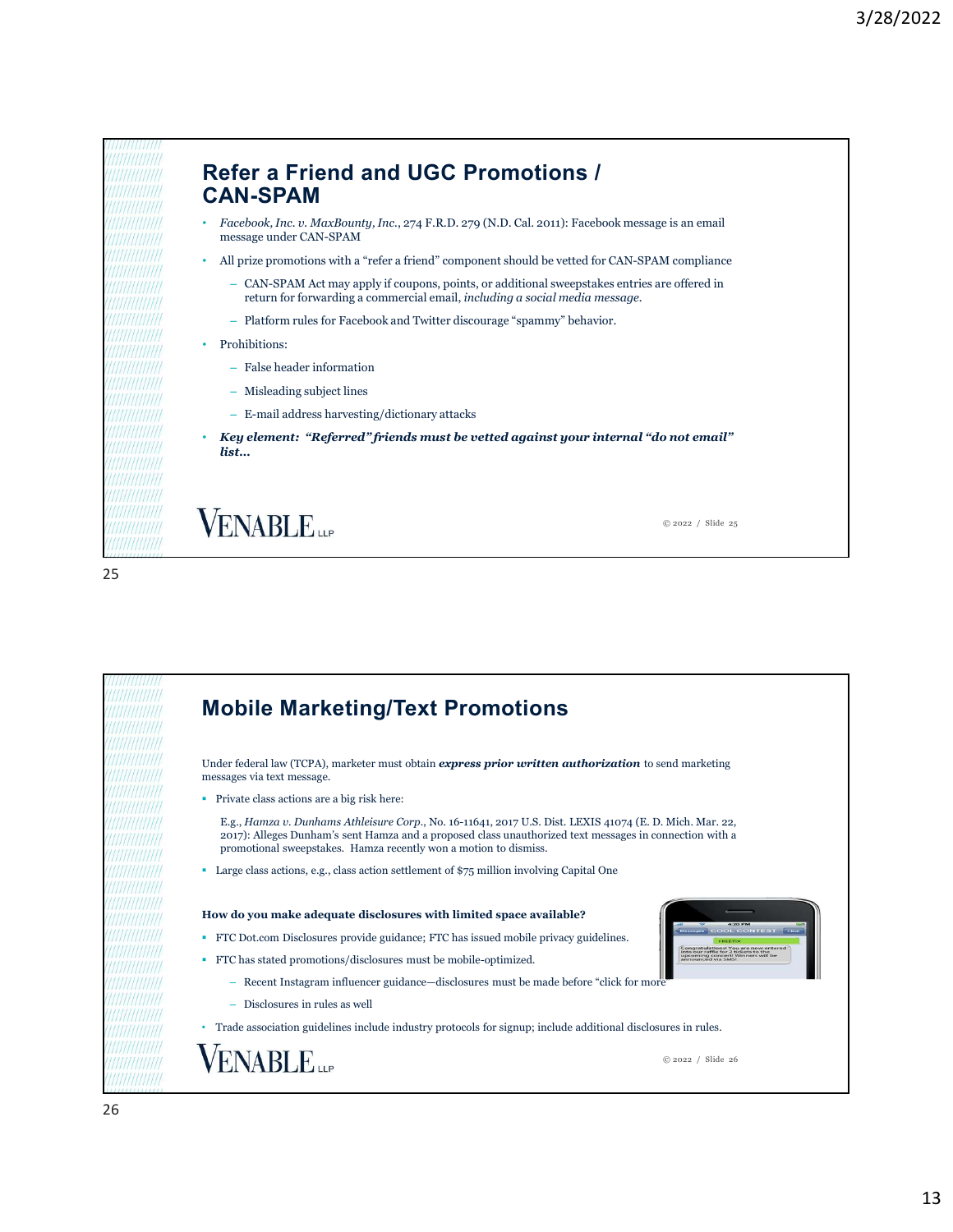

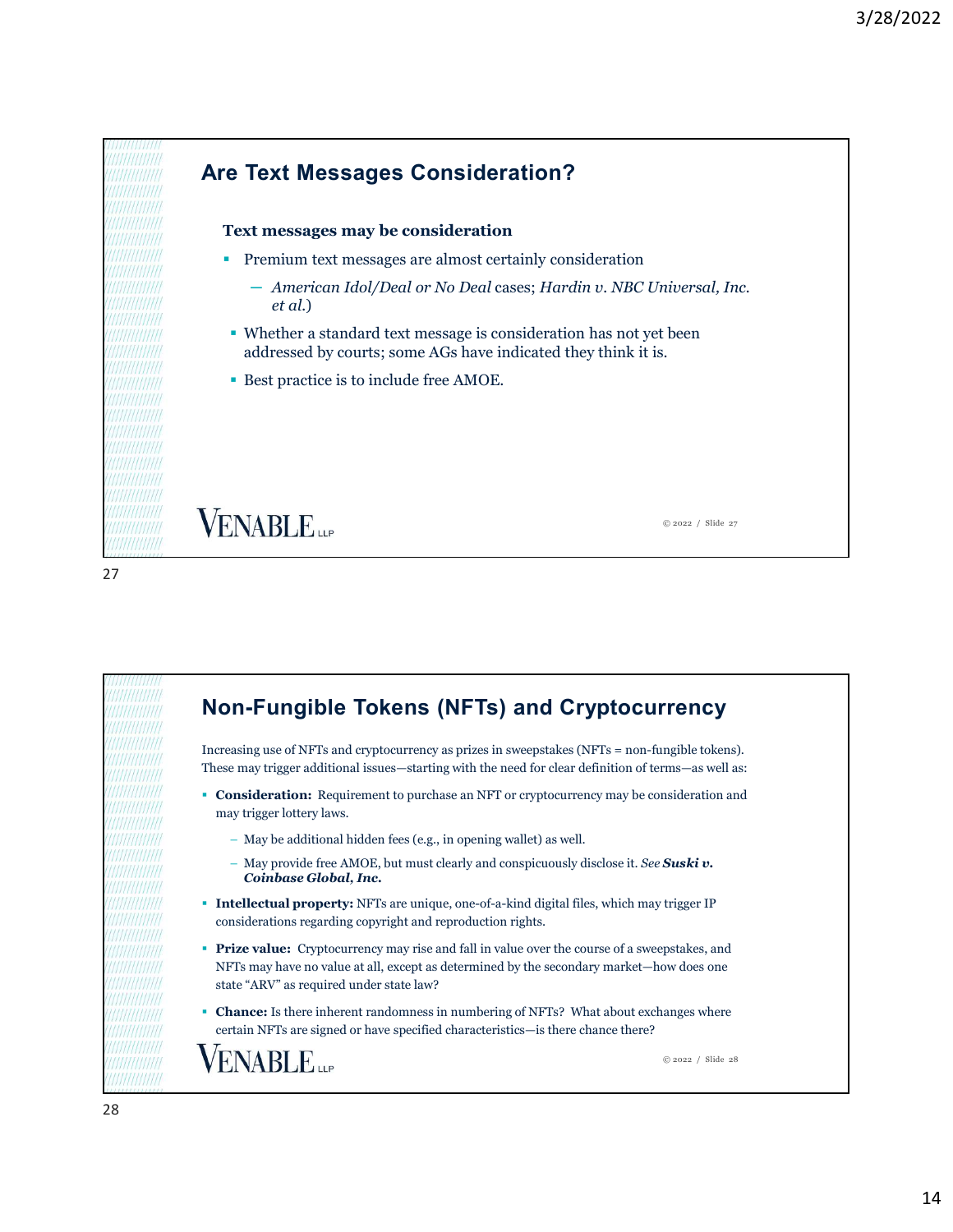

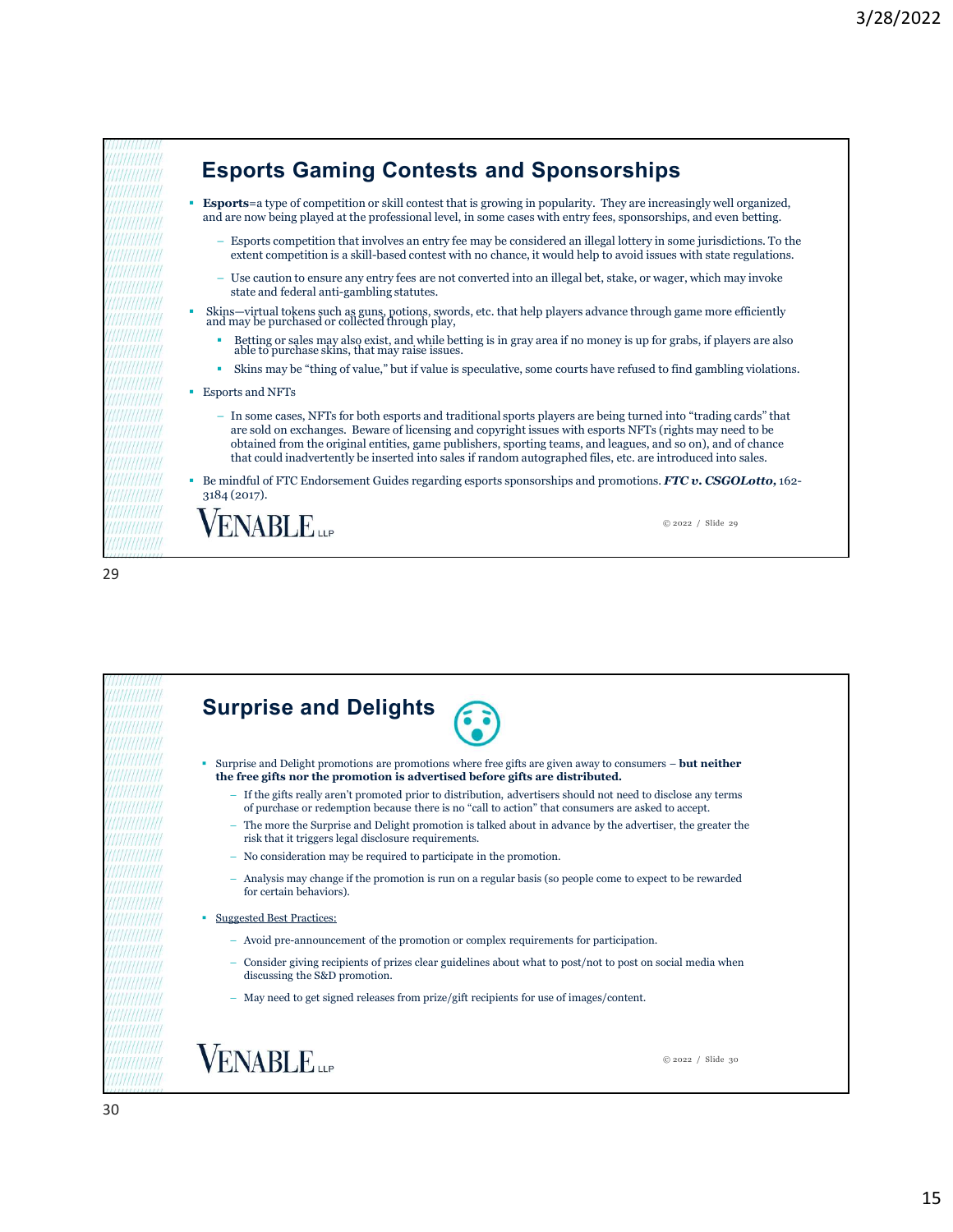

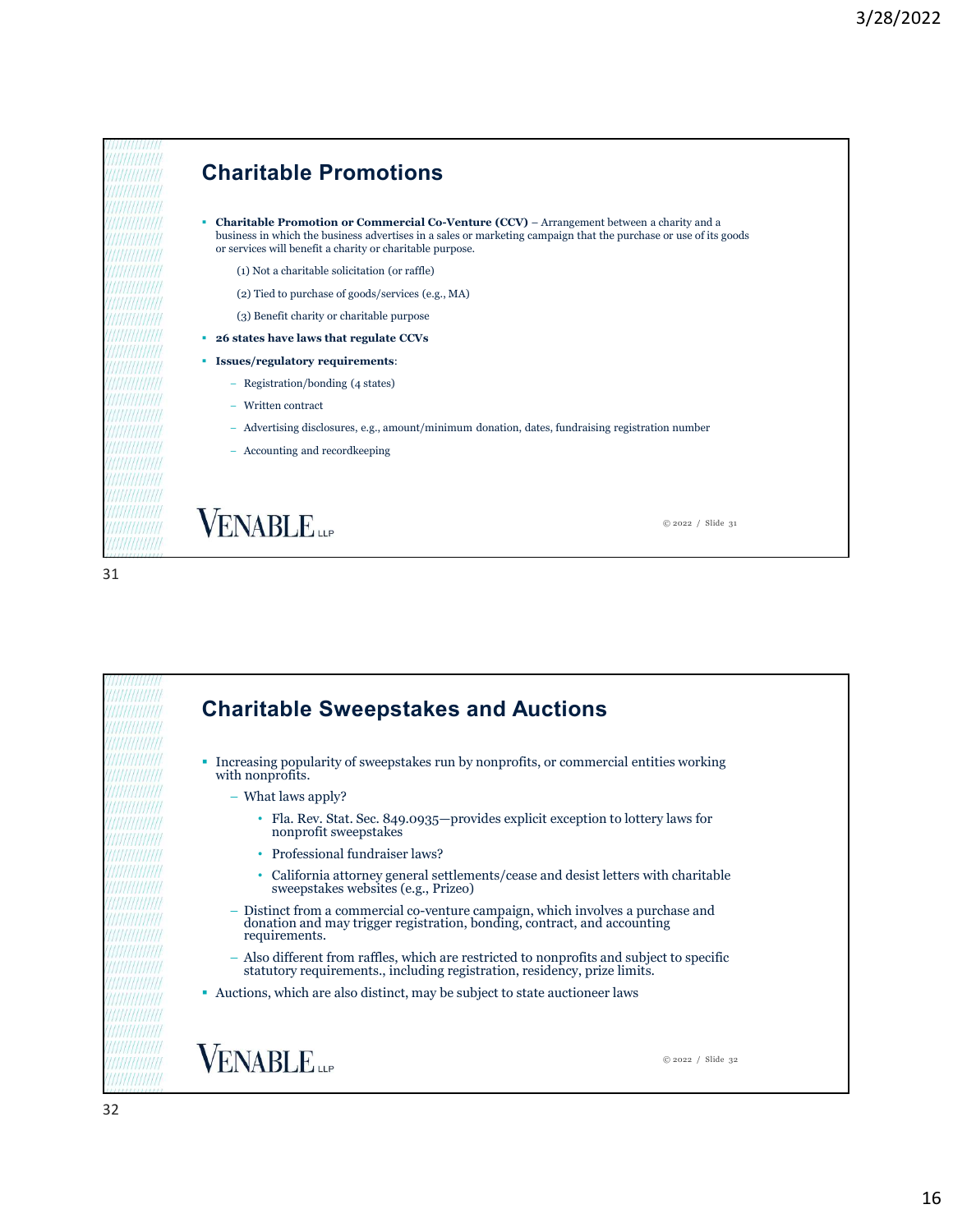